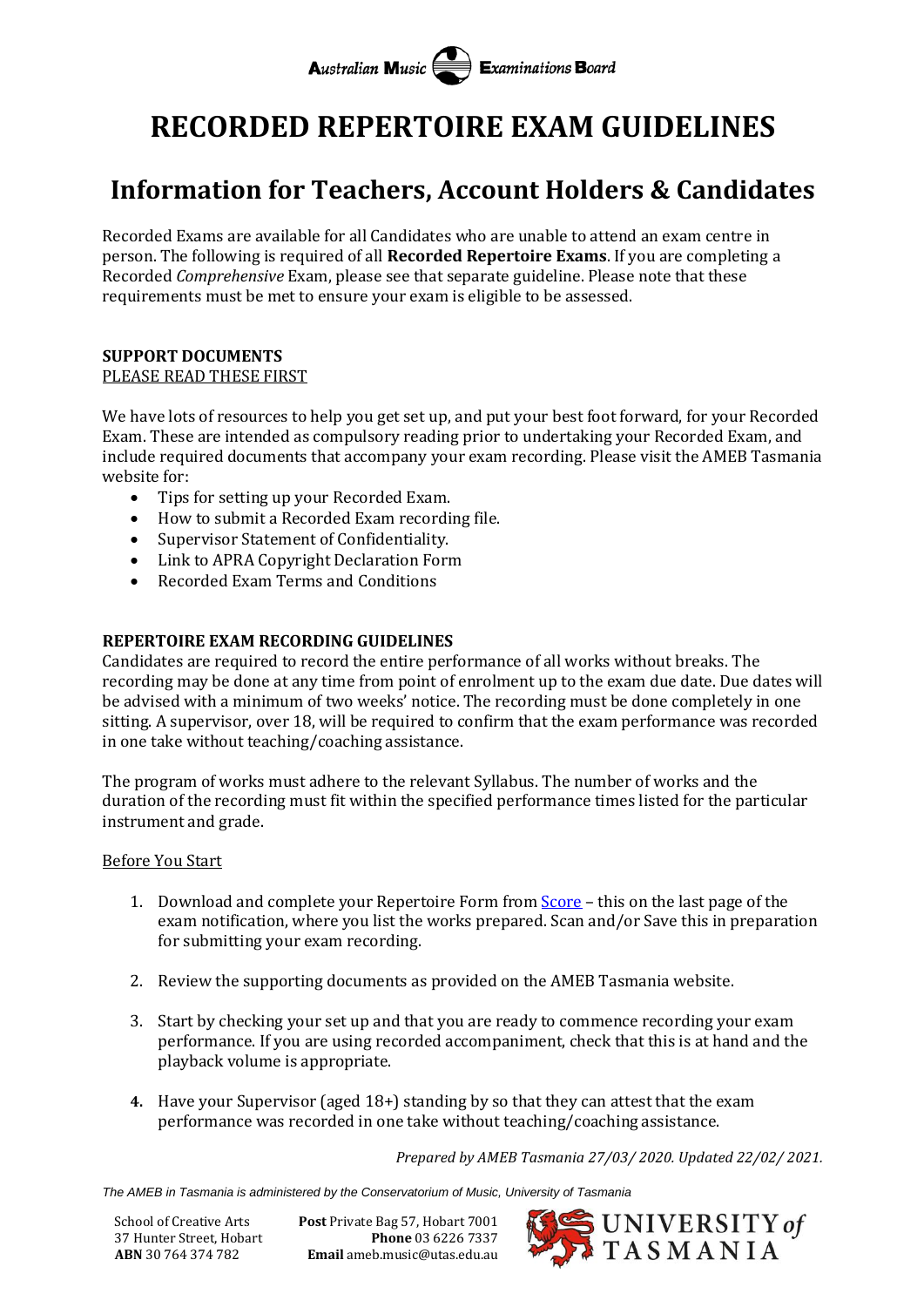#### Australian Music **Examinations Board**

#### **ORCHESTRAL EXCERPTS**

Please check your syllabus requirements. Where you are required to perform all orchestral excerpts as part of your exam, please present them as individual pieces and disregard the instructions in this section (this applies to Harp, Double Bass, Diploma Bassoon, and Diploma Horn Candidates).

If you have chosen to prepare a selection of excerpts, and the syllabus states that the Examiner will instruct you on a selection to play in your exam, you will not be required to perform all excerpts in your exam recording. However, you must have prepared all of the required excerpts in accordance with the syllabus.

For your exam recording, please adhere to the following:

- 1. Ahead of your exam, prepare even-sized pieces of paper and write a number on each from 1 to the total number of excerpts you are required to prepare. These numbers must correlate to the order of excerpts in the syllabus list (please also specify these numbers on your repertoire form).
- 2. Show the camera each piece of paper so that the numbers can be seen clearly, BEFORE folding each paper, and placing them in a bowl or hat.
- 3. While still in view of the camera: Shuffle the pieces of paper, then withdraw the designated number of pieces of paper at random (see below).

Horn and Trumpet: The selection of excerpts must include at least one transposition. If the numbers drawn do not include this, the Candidate must select an alternative to the last excerpt drawn.

4. Perform the excerpts correlating to the drawn numbers, announcing titles and composers.

Flute, LMusA: select five excerpts to perform. Oboe, Grades 6 to 8: select two excerpts to perform. Clarinet, Grades 6 to 8: select two excerpts to perform. Horn, Grades 5 to 8: select two excerpts to perform. (one **must** be transposed) Trumpet, Grades 5 to 8: select two excerpts to perform. (one **must** be transposed) All Lower Brass, Grades 5 to 8: select two excerpts to perform.

### **Continue overleaf for Exam Recording Instructions**

*Prepared by AMEB Tasmania 27/03/ 2020. Updated 22/02/ 2021.*

*The AMEB in Tasmania is administered by the Conservatorium of Music, University of Tasmania*

School of Creative Arts **Post** Private Bag 57, Hobart 7001 37 Hunter Street, Hobart **Phone** 03 6226 7337 **ABN** 30 764 374 782 **Email** ameb.music@utas.edu.au